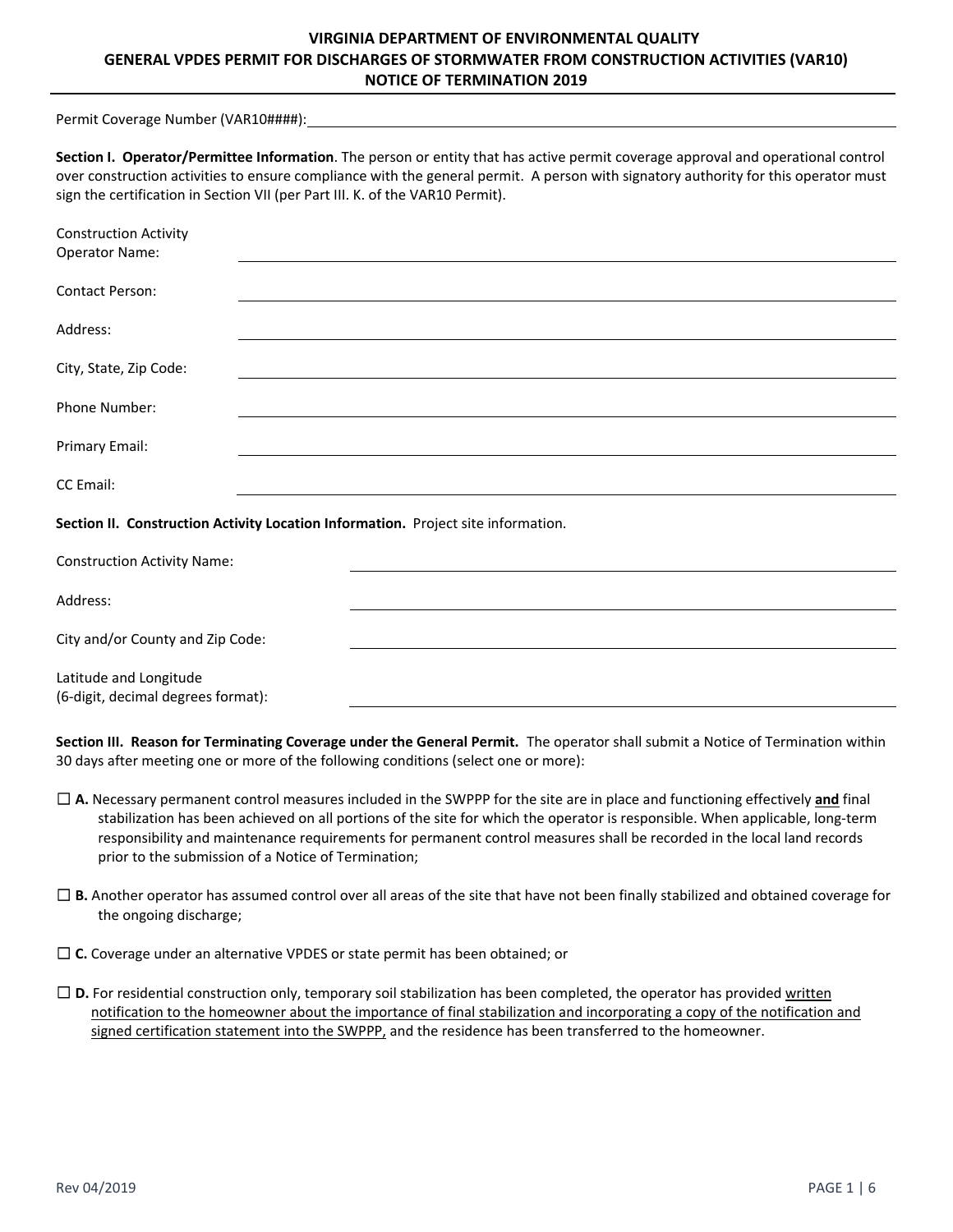**Section IV. Participation in a Regional Stormwater Management Plan.** If your site discharges to a regional stormwater management facility, provide information related to the regional stormwater management plan. Attach a separate list if discharging to multiple regional facilities.

| Regional Stormwater Management<br>Facility Type:                                       |  |
|----------------------------------------------------------------------------------------|--|
| Address:                                                                               |  |
| City and/or County and Zip Code:                                                       |  |
| Latitude and Longitude<br>(6-digit, decimal degrees format):                           |  |
| Total Acres Treated by Regional Facility<br>(report to one-hundredth of an acre):      |  |
| Impervious Acres Treated by Regional Facility<br>(report to one-hundredth of an acre): |  |

**Section V. Perpetual Nutrient Credits.** If your site is utilizing nutrient credits, provide information related to the perpetual nutrient credits that were acquired in accordance with § 62.1‐44.15:35 of the Code of Virginia. Attach a separate list if needed.

| Nonpoint Nutrient Credit Generating Entity |  |
|--------------------------------------------|--|
| (Bank Name):                               |  |
| Perpetual Nutrient Credits Acquired        |  |
| (pounds/acres/year):                       |  |

Include the affidavit of sale for all nutrient credits acquired. Is the affidavit of sale of nutrient credits attached? ☐**YES** ☐**NO** 

Section VI. Permanent Control Measures. If applicable, list the post-development stormwater management facilities or best management practices (BMPs) that were constructed and installed as part of this activity to comply with the stormwater management technical criteria (structural and nonstructural, on‐site and off‐site). Attach a separate list if needed.

If you have permanent control measures, the following items are required to be included with this form in order to complete your Notice of Termination submittal:

### □ A. Engineer's Certification Statement

- ☐ **B.** As‐built plans (construction record drawings) digital
- □ C. As-built plans (construction record drawings) full-sized, paper
- □ **D.** Stormwater Management Plans digital
- ☐ **E.** BMP Maintenance Agreement notarized original, for public and private projects under DEQ's VSMP Authority

### **Stormwater Management Facility Types** *(please choose from the following bmp types):*

| <b>Bioretention 1</b>            | Extended detention-enhanced | Other IIC (manufactured          | Soil Amendments           |
|----------------------------------|-----------------------------|----------------------------------|---------------------------|
| <b>Bioretention 2</b>            | <b>Filtering Practice 1</b> | treatment device, etc.)          | <b>Urban Bioretention</b> |
| Bioretention basin               | <b>Filtering Practice 2</b> | Permeable Pavement 1             | Vegetated filter strip    |
| <b>Bioretention filter</b>       | <b>Grass Channel</b>        | Permeable Pavement 2             | Vegetated Roof 1          |
| Constructed Wetland 1            | Grassed swale               | Rainwater Harvesting             | Vegetated Roof 2          |
| <b>Constructed Wetland 2</b>     | Infiltration (1 x WQ Vol)   | Retention basin I (3 x WQ Vol)   | Wet Pond 1                |
| Constructed wetlands             | Infiltration (2 x WQ Vol)   | Retention basin II (4 x WQ Vol)  | Wet Pond 2                |
| Dry Swale 1                      | Infiltration 1              | Retention basin III (4 x WQ Vol  | Wet Swale 1               |
| Dry Swale 2                      | Infiltration 2              | with aquatic bench)              | Wet Swale 2               |
| Extended detention (2 x WQ Vol)  | Other IIB (manufactured     | Sand filter                      |                           |
| <b>Extended Detention Pond 1</b> | treatment device, etc.)     | Sheetflow to Vegetated Filter or |                           |
| <b>Extended Detention Pond 2</b> |                             | Conserved Open Space 2           |                           |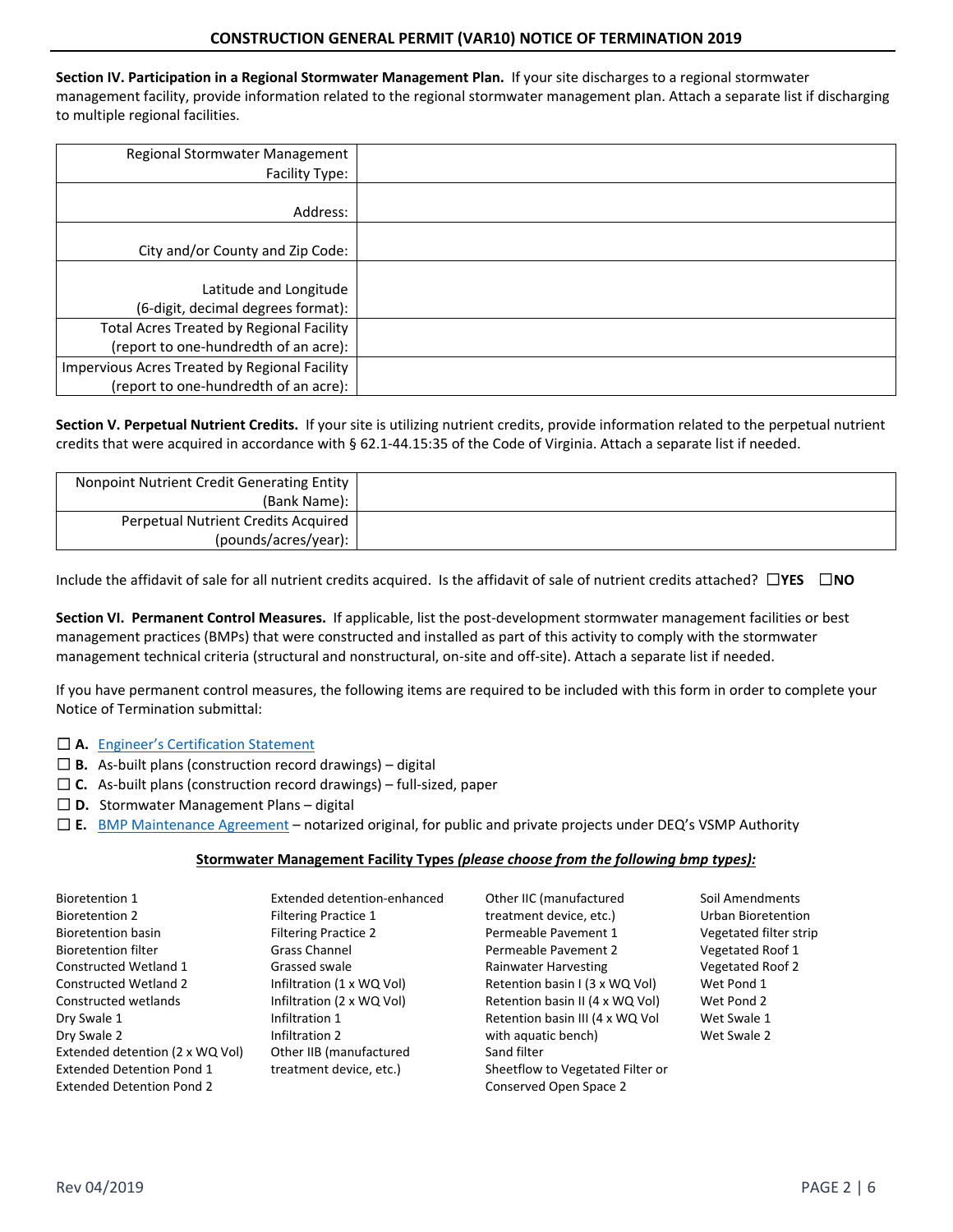| <b>Stormwater Management Facility #1</b><br><b>BMP Type:</b>             |  |
|--------------------------------------------------------------------------|--|
| Date BMP Became Functional:                                              |  |
| Address (if available):                                                  |  |
| City and/or County and Zip Code:                                         |  |
| Latitude and Longitude<br>(6-digit, decimal degrees format):             |  |
| Receiving Water(s)<br>(outfall discharge):                               |  |
| <b>Total Acres Treated</b><br>(report to one-hundredth of an acre):      |  |
| <b>Impervious Acres Treated</b><br>(report to one-hundredth of an acre): |  |

| <b>Stormwater Management Facility #2</b> |  |
|------------------------------------------|--|
| <b>BMP Type:</b>                         |  |
|                                          |  |
| Date BMP Became Functional:              |  |
|                                          |  |
| Address (if available):                  |  |
|                                          |  |
| City and/or County and Zip Code:         |  |
| Latitude and Longitude                   |  |
| (6-digit, decimal degrees format):       |  |
| Receiving Water(s)                       |  |
| (outfall discharge):                     |  |
| <b>Total Acres Treated</b>               |  |
| (report to one-hundredth of an acre):    |  |
| <b>Impervious Acres Treated</b>          |  |
| (report to one-hundredth of an acre):    |  |

| <b>Stormwater Management Facility #3</b><br><b>BMP Type:</b>             |  |
|--------------------------------------------------------------------------|--|
| Date BMP Became Functional:                                              |  |
| Address (if available):                                                  |  |
| City and/or County and Zip Code:                                         |  |
| Latitude and Longitude<br>(6-digit, decimal degrees format):             |  |
| Receiving Water(s)<br>(outfall discharge):                               |  |
| <b>Total Acres Treated</b><br>(report to one-hundredth of an acre):      |  |
| <b>Impervious Acres Treated</b><br>(report to one-hundredth of an acre): |  |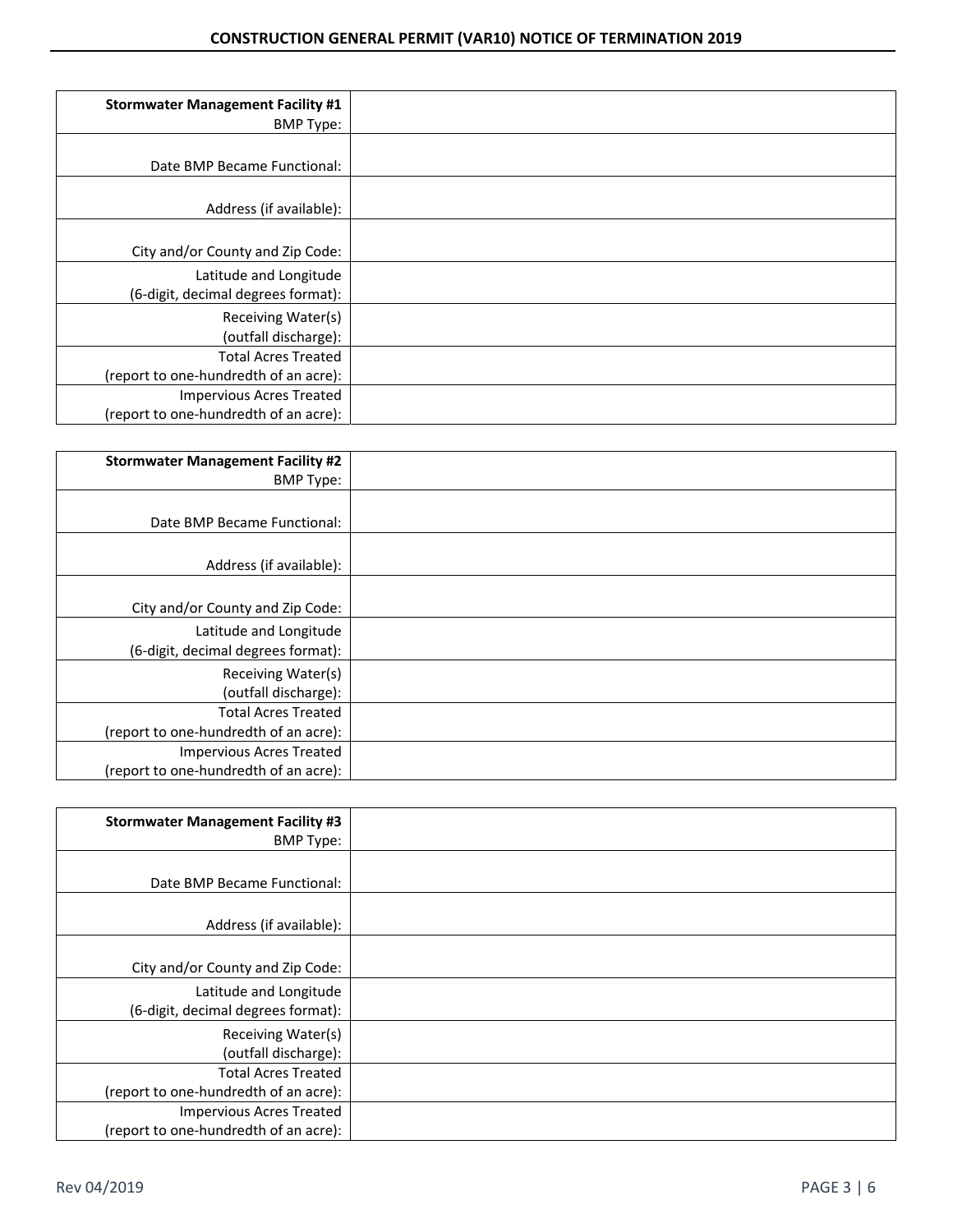**Section VII. Certification.** This Certification must be signed by a person representing the operator identified in Section I. and meeting the requirements of 9VAC25‐880‐70 Part III K.

Certification: "I certify under penalty of law that I have read and understand this Notice of Termination and that this document and all attachments were prepared in accordance with a system designed to assure that qualified personnel properly gathered and evaluated the information submitted. Based on my inquiry of the person or persons who manage the system or those persons directly responsible for gathering the information, the information submitted is to the best of my knowledge and belief true, accurate, and complete. I am aware that there are significant penalties for submitting false information including the possibility of fine and imprisonment for knowing violations."

Printed Name: Signature (signed in ink): Date:

**Section VIII. Submittal Instructions.** Please submit this form to the Virginia Stormwater Management Program (VSMP) Authority that has jurisdiction for your construction activity. If the locality is the VSMP Authority, please submit your form directly to the locality; do NOT send this form to DEQ. A list of local VSMP Authorities is available here: VSMP Authorities.

**Office of Stormwater Management Suite 1400 PO Box 1105 Richmond VA 23218 constructiongp@deq.virginia.gov**

If DEQ is the VSMP Authority, please send to: If the locality is the VSMP Authority, please send to:

**Department of Environmental Quality** *The Local VSMP Authority (insert address below)* **<b>The Local VSMP Authority** *(insert address below)* 

**City of Charlottesville Neighborhood Development Services P.O. Box 911 610 East Market Street Charlottesville, VA 22901** 

*Permit terminations may be delayed if there are outstanding annual permit maintenance fee balances due.*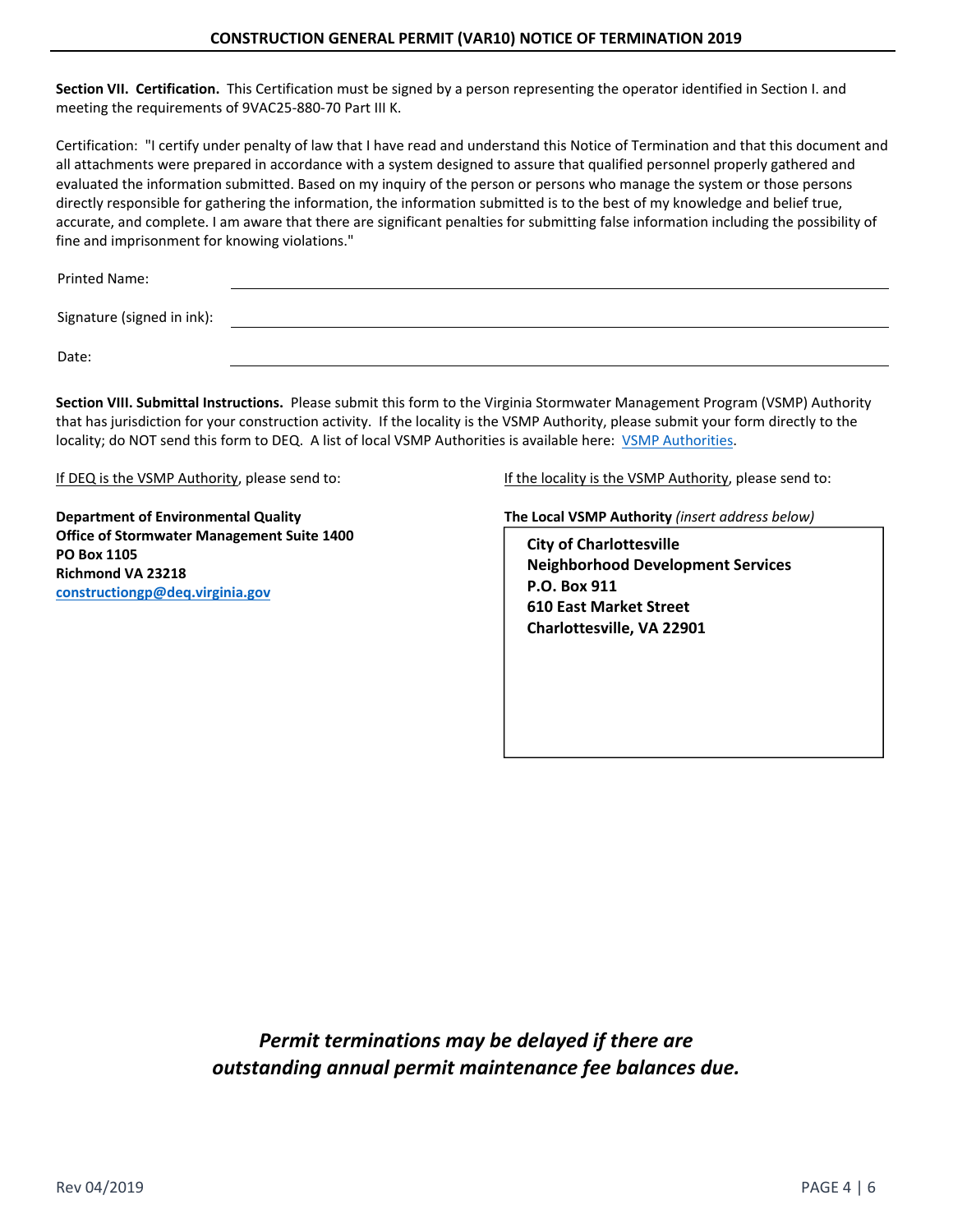## **CONSTRUCTION GENERAL PERMIT (VAR10) NOTICE OF TERMINATION 2019 INSTRUCTIONS**  *PLEASE DO NOT PRINT OR SUBMIT*

A complete and accurate Notice of Termination is required for terminating coverage under the General VPDES Permit for Discharges of Stormwater from Construction Activities. Termination shall become effective upon notification from the department that the provisions of termination have been met or 60 days after submittal of a complete and accurate Notice of Termination, whichever occurs first.

Authorization to discharge terminates at midnight on the date that the Notice of Termination is submitted unless otherwise notified by the VSMP authority or the department.

Permit Coverage Number. Include your existing, active permit coverage number. Example: VAR10####.

**Section I. Operator/Permittee Information**. The construction activity operator (permittee). The permittee with active permit coverage and that has operational control over the construction activities to ensure compliance with the general permit. For companies, use the complete, active, legal entity name as registered with a state corporation commission. Entities that are considered operators commonly consist of the property owner, developer of a project (the party with control of project plans and specifications), or general contractor (the party with day-to-day operational control of the activities at the project site that are necessary to ensure compliance with the general permit). If an individual person is named as the operator, that person (or a representative of) must sign the certification in Section VII.

**Section II. Construction Activity Location Information.** Project site information. Complete this section with the same information as listed on the current registration statement. A list of active permits and corresponding location information is available on our website.

**Section III. Reason for Terminating Coverage under the General Permit.**  The operator shall submit the Notice of Termination no later than 30 days after one or more of the termination conditions being met. Authorization to discharge terminates at midnight on the date that the Notice of Termination is submitted to the VSMP Authority, unless otherwise notified by the VSMP authority or the Department. Termination of authorizations to discharge for the conditions shall be effective upon notification from the Department that the provisions of termination have been met or 60 days after submittal of the Notice of Terminations, whichever occurs first.

The operator of the construction activity shall submit a Notice of Termination within 30 days after meeting one or more of the following conditions (you may select one or more of these conditions):

- **[A]** Necessary permanent control measures included in the SWPPP for the site are in place and functioning effectively and final stabilization has been achieved on all portions of the site for which the operator is responsible has operational control. When applicable, long-term responsibility and maintenance requirements for permanent control measures shall be recorded in the local land records prior to the submission of a complete and accurate Notice of Termination;
- **[B]** Another operator has assumed control over all areas of the site that have not been finally stabilized and obtained coverage for the ongoing discharge;
- **[C]** Coverage under an alternative VPDES or state permit has been obtained; or
- **[D]** For individual lots in residential construction only, temporary soil final stabilization as defined in 9VAC25‐880‐1, has been completed and the residence has been transferred to the homeowner.

**Section IV. Participation in a Regional Stormwater Management Plan.** Where applicable, include information for each regional stormwater management facility to which this site contributes. If your site is contributing to more than one regional facility, please include the information for each facility in a separate list.

The following information shall be included for each regional stormwater management facility installed:

- the type stormwater management facility (see the list of facility types on page 2 of the Notice of Termination);
- the physical location of the facility, including city or county, and latitude and longitude in decimal degrees;
- the receiving water to which the regional facility is discharging; and
- the number of total and impervious acres treated by the regional stormwater management plan to the nearest one-hundredth of an acre. The total of the impervious acreage may equal but not exceed the total acreage.

**Section V. Perpetual Nutrient Credits.** If your site is utilizing nutrient credits, provide information related to all perpetual nutrient credits acquired in accordance with § 62.1‐44.15:35 of the Code of Virginia. Attach a separate list if needed. Attach the affidavit(s) of sale for the purchase of all nutrient credits acquired for this activity.